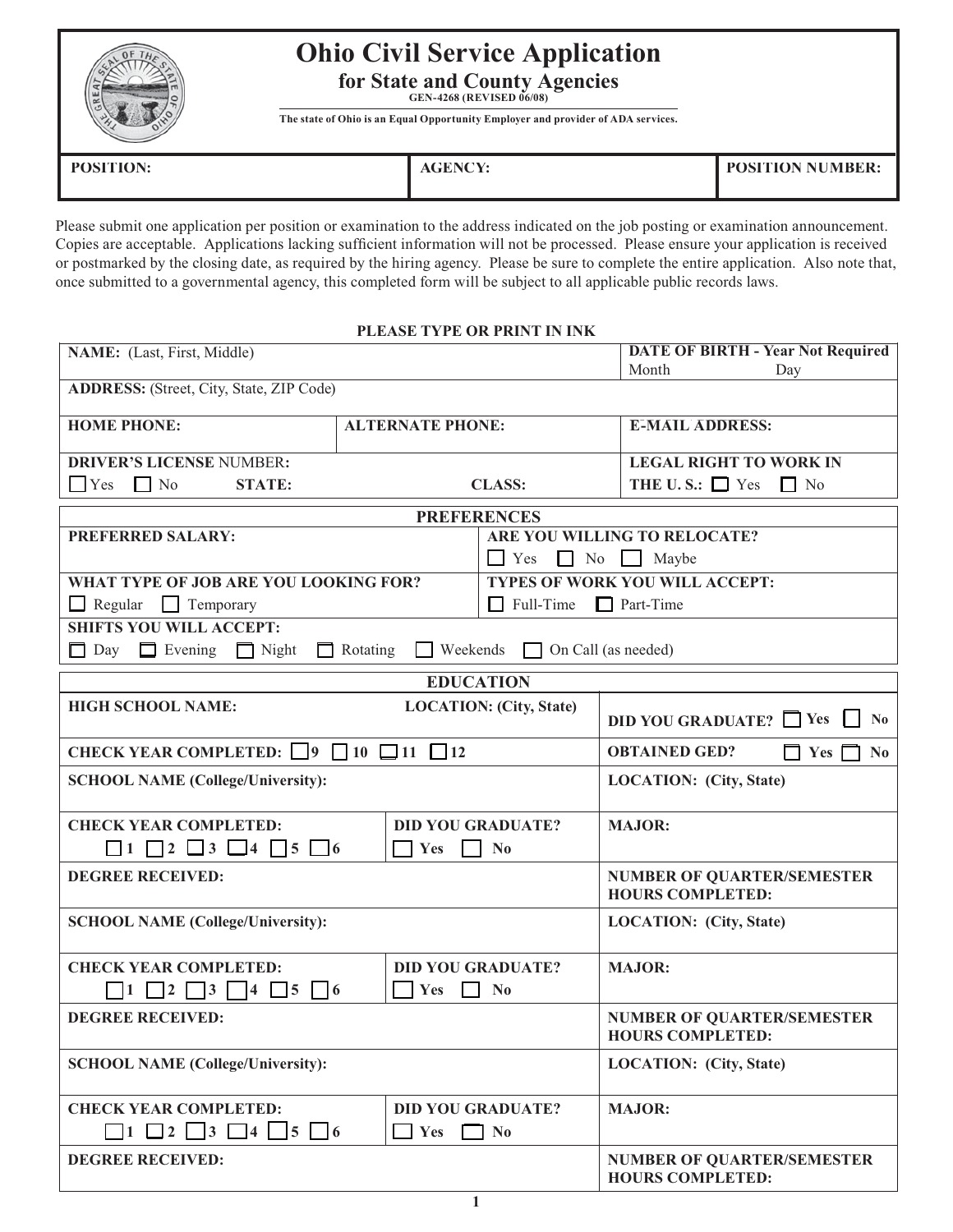| <b>EMPLOYMENT HISTORY</b><br>Please list your work experience beginning with your most recent employment. Military experience and volunteer work may also<br>be included as employment. NOTE: To be considered for employment, you must fill in the information below, accurately and<br>completely. You may submit a résumé <i>in addition</i> to completing this section. If applying for a civil service examination, only the<br>information provided below will be considered. A résumé may not be used. If you need additional space, attach extra sheets to<br>this application. |                      |                                                                        |
|-----------------------------------------------------------------------------------------------------------------------------------------------------------------------------------------------------------------------------------------------------------------------------------------------------------------------------------------------------------------------------------------------------------------------------------------------------------------------------------------------------------------------------------------------------------------------------------------|----------------------|------------------------------------------------------------------------|
| <b>DATES:</b><br>From:<br>To:                                                                                                                                                                                                                                                                                                                                                                                                                                                                                                                                                           | <b>EMPLOYER:</b>     | <b>POSITION TITLE:</b>                                                 |
| <b>ADDRESS:</b> (Street, City, State, ZIP Code)                                                                                                                                                                                                                                                                                                                                                                                                                                                                                                                                         |                      |                                                                        |
| <b>COMPANY URL:</b>                                                                                                                                                                                                                                                                                                                                                                                                                                                                                                                                                                     | <b>PHONE NUMBER:</b> | <b>SUPERVISOR:</b>                                                     |
| <b>HOURS PER WEEK:</b>                                                                                                                                                                                                                                                                                                                                                                                                                                                                                                                                                                  | <b>SALARY:</b>       | <b>MAY WE CONTACT THIS</b><br><b>EMPLOYER:</b>   Yes<br>N <sub>o</sub> |
| <b>DUTIES:</b>                                                                                                                                                                                                                                                                                                                                                                                                                                                                                                                                                                          |                      |                                                                        |
| <b>REASON FOR LEAVING:</b>                                                                                                                                                                                                                                                                                                                                                                                                                                                                                                                                                              |                      |                                                                        |
| <b>DATES:</b><br>To:<br>From:                                                                                                                                                                                                                                                                                                                                                                                                                                                                                                                                                           | <b>EMPLOYER:</b>     | <b>POSITION TITLE:</b>                                                 |
| <b>ADDRESS:</b> (Street, City, State, ZIP Code)                                                                                                                                                                                                                                                                                                                                                                                                                                                                                                                                         |                      |                                                                        |
| <b>COMPANY URL:</b>                                                                                                                                                                                                                                                                                                                                                                                                                                                                                                                                                                     | <b>PHONE NUMBER:</b> | <b>SUPERVISOR:</b>                                                     |
| <b>HOURS PER WEEK:</b>                                                                                                                                                                                                                                                                                                                                                                                                                                                                                                                                                                  | <b>SALARY:</b>       | <b>MAY WE CONTACT THIS</b><br><b>EMPLOYER:</b> Yes<br>$\Box$ No        |
| <b>DUTIES:</b>                                                                                                                                                                                                                                                                                                                                                                                                                                                                                                                                                                          |                      |                                                                        |
| <b>REASON FOR LEAVING:</b>                                                                                                                                                                                                                                                                                                                                                                                                                                                                                                                                                              |                      |                                                                        |
| <b>DATES:</b><br>To:<br>From:                                                                                                                                                                                                                                                                                                                                                                                                                                                                                                                                                           | <b>EMPLOYER:</b>     | <b>POSITION TITLE:</b>                                                 |
| <b>ADDRESS:</b> (Street, City, State, ZIP Code)                                                                                                                                                                                                                                                                                                                                                                                                                                                                                                                                         |                      |                                                                        |
| <b>COMPANY URL:</b>                                                                                                                                                                                                                                                                                                                                                                                                                                                                                                                                                                     | <b>PHONE NUMBER:</b> | <b>SUPERVISOR:</b>                                                     |
| <b>HOURS PER WEEK:</b>                                                                                                                                                                                                                                                                                                                                                                                                                                                                                                                                                                  | <b>SALARY:</b>       | <b>MAY WE CONTACT THIS</b><br>EMPLOYER: $\Box$ Yes<br>$\Box$ No        |
| <b>DUTIES:</b>                                                                                                                                                                                                                                                                                                                                                                                                                                                                                                                                                                          |                      |                                                                        |
| <b>REASON FOR LEAVING:</b>                                                                                                                                                                                                                                                                                                                                                                                                                                                                                                                                                              |                      |                                                                        |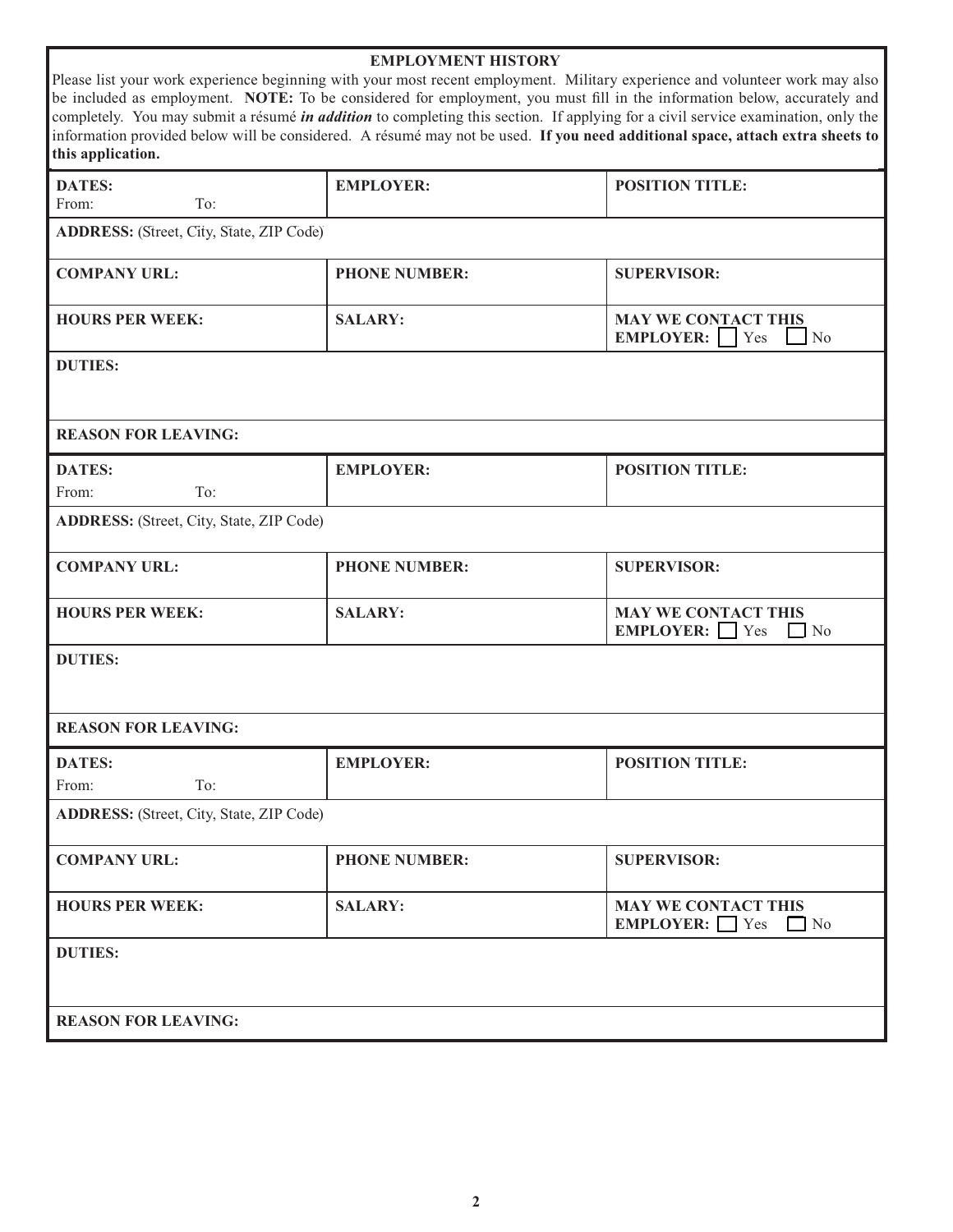| <b>EMPLOYMENT HISTORY (Continued)</b>           |                                  |                        |                                                                         |  |
|-------------------------------------------------|----------------------------------|------------------------|-------------------------------------------------------------------------|--|
| <b>DATES:</b>                                   | <b>EMPLOYER:</b>                 |                        | <b>POSITION TITLE:</b>                                                  |  |
| To:<br>From:                                    |                                  |                        |                                                                         |  |
| <b>ADDRESS:</b> (Street, City, State, ZIP Code) |                                  |                        |                                                                         |  |
| <b>COMPANY URL:</b>                             | <b>PHONE NUMBER:</b>             |                        | <b>SUPERVISOR:</b>                                                      |  |
| <b>HOURS PER WEEK:</b>                          | <b>SALARY:</b>                   |                        | <b>MAY WE CONTACT THIS</b><br><b>EMPLOYER:</b><br>N <sub>o</sub><br>Yes |  |
| <b>DUTIES:</b>                                  |                                  |                        |                                                                         |  |
| <b>REASON FOR LEAVING:</b>                      |                                  |                        |                                                                         |  |
| <b>DATES:</b>                                   | <b>EMPLOYER:</b>                 |                        | <b>POSITION TITLE:</b>                                                  |  |
| To:<br>From:                                    |                                  |                        |                                                                         |  |
| <b>ADDRESS:</b> (Street, City, State, ZIP Code) |                                  |                        |                                                                         |  |
| <b>COMPANY URL:</b>                             | <b>PHONE NUMBER:</b>             |                        | <b>SUPERVISOR:</b>                                                      |  |
| <b>HOURS PER WEEK:</b>                          | <b>SALARY:</b>                   |                        | <b>MAY WE CONTACT THIS</b><br>EMPLOYER: $\Box$ Yes<br>N <sub>o</sub>    |  |
| <b>DUTIES:</b>                                  |                                  |                        |                                                                         |  |
| <b>REASON FOR LEAVING:</b>                      |                                  |                        |                                                                         |  |
|                                                 | <b>CERTIFICATES AND LICENSES</b> |                        |                                                                         |  |
| TYPE:                                           |                                  |                        |                                                                         |  |
| <b>LICENSE NUMBER:</b>                          |                                  | <b>ISSUING AGENCY:</b> |                                                                         |  |
| TYPE:                                           |                                  |                        |                                                                         |  |
| <b>LICENSE NUMBER:</b>                          |                                  | <b>ISSUING AGENCY:</b> |                                                                         |  |
|                                                 |                                  | <b>SKILLS</b>          |                                                                         |  |
| <b>OFFICE SKILLS:</b>                           |                                  |                        |                                                                         |  |
| <b>Typing Speed:</b>                            | Data Entry Speed:                |                        |                                                                         |  |
| <b>COMPUTER SKILLS:</b>                         |                                  |                        |                                                                         |  |
| <b>OTHER SKILLS:</b>                            |                                  |                        |                                                                         |  |
| <b>LANGUAGE(S):</b>                             |                                  |                        |                                                                         |  |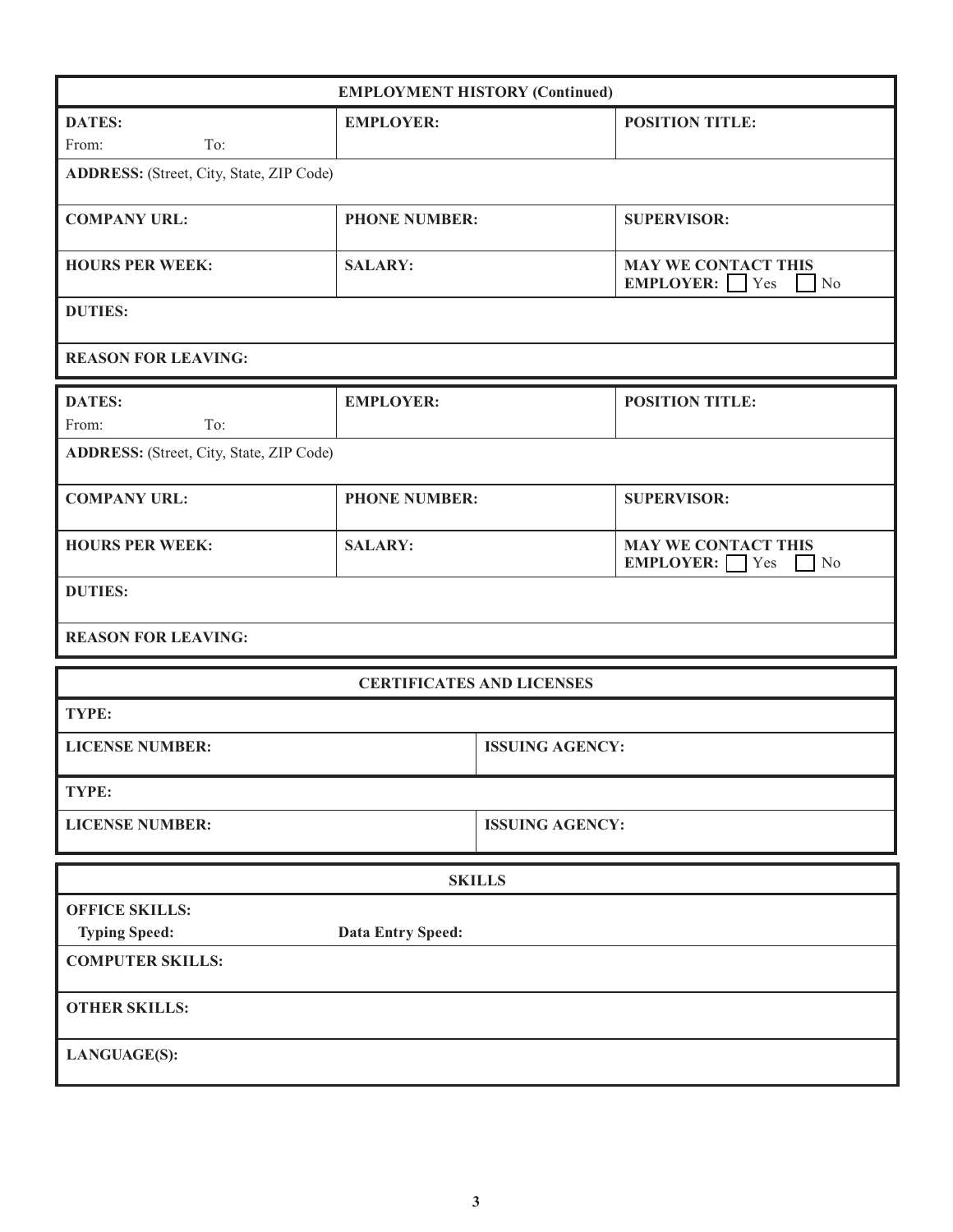| The purpose of questions 1-9 is to obtain information relevant to employment with the state of Ohio. Responses to these questions<br>are required.                                                                                                                                                                                                                                                                                                                                                                                                                                                                                                                                                                                                                                                                                                                                                                                                                                                                                                                                                                                                                                                              |
|-----------------------------------------------------------------------------------------------------------------------------------------------------------------------------------------------------------------------------------------------------------------------------------------------------------------------------------------------------------------------------------------------------------------------------------------------------------------------------------------------------------------------------------------------------------------------------------------------------------------------------------------------------------------------------------------------------------------------------------------------------------------------------------------------------------------------------------------------------------------------------------------------------------------------------------------------------------------------------------------------------------------------------------------------------------------------------------------------------------------------------------------------------------------------------------------------------------------|
| 1. SUMMARY OF QUALIFICATIONS-In the area below, briefly describe the experience, education, training and other factors that<br>qualify you for the position or examination for which you are applying. Refer to the Minimum Qualifications and any position-spe-<br>cific qualifications posted for this position or examination. If you need additional space, attach an extra sheet to this application.                                                                                                                                                                                                                                                                                                                                                                                                                                                                                                                                                                                                                                                                                                                                                                                                      |
| 2. Please list below the specific course work areas at the high school level or beyond relevant to the position or examination for which<br>you are applying. Also indicate the number of courses you have successfully completed in each area. NOTE: A transcript may not<br>be substituted for this section, although you may be required to submit a transcript.                                                                                                                                                                                                                                                                                                                                                                                                                                                                                                                                                                                                                                                                                                                                                                                                                                             |
| 3. Are you a current state of Ohio employee?<br>Yes<br>No                                                                                                                                                                                                                                                                                                                                                                                                                                                                                                                                                                                                                                                                                                                                                                                                                                                                                                                                                                                                                                                                                                                                                       |
| 4. If you are a current state of Ohio employee, please provide your Employee ID number. If you are not a current state of Ohio<br>employee, please indicate N/A.                                                                                                                                                                                                                                                                                                                                                                                                                                                                                                                                                                                                                                                                                                                                                                                                                                                                                                                                                                                                                                                |
| 5. If you are not a current state of Ohio employee, have you ever been employed by the state of Ohio? (If you are a current state of<br>Ohio employee, please select N/A.)<br>N/A<br>Yes<br>]No                                                                                                                                                                                                                                                                                                                                                                                                                                                                                                                                                                                                                                                                                                                                                                                                                                                                                                                                                                                                                 |
| 6. If you were previously employed by the state of Ohio, please choose one of the following:<br>Employment ended prior to 12-01-2004.<br>Employment ended on or after 12-01-2004.<br>N/A - Not previously employed by the state of Ohio or current state employee.                                                                                                                                                                                                                                                                                                                                                                                                                                                                                                                                                                                                                                                                                                                                                                                                                                                                                                                                              |
| 7. Have you ever been convicted of a felony? (A felony conviction may not automatically exclude you from consideration.)<br>Yes<br>No                                                                                                                                                                                                                                                                                                                                                                                                                                                                                                                                                                                                                                                                                                                                                                                                                                                                                                                                                                                                                                                                           |
| 8. If you answered Yes to the previous question, please give date(s) of conviction(s) and explain. If you answered No, please indicate N/A.                                                                                                                                                                                                                                                                                                                                                                                                                                                                                                                                                                                                                                                                                                                                                                                                                                                                                                                                                                                                                                                                     |
| 9. How did you learn about this employment or examination opportunity?<br>careers.ohio.gov<br>Monster.com<br>Trade journal<br>Walk-in<br>State of Ohio Employee Referral<br>Other<br>Ohiomeansjobs.com<br>Other Internet Web site<br>GovernmentJobs.com<br>Newspaper<br>Civil Service test announcement                                                                                                                                                                                                                                                                                                                                                                                                                                                                                                                                                                                                                                                                                                                                                                                                                                                                                                         |
| <b>CERTIFICATION</b><br>I certify that the answers I have made to all of the questions in this application are true and complete to the best of my knowledge. I understand that if this applica-<br>tion is not completed in its entirety, it will not be processed and I will be automatically disqualified. I understand that I am responsible for the correctness of this<br>application. I also understand that a background check may be required prior to employment and that, in accordance with the Drug-Free Workplace Program, drug<br>testing may be required. I waive all provisions of law forbidding colleges or universities which I attended, or past employers, from disclosing any information which<br>they acquired relevant to my employment. I consent that they may disclose such information to the Human Resources Division, Ohio Department of Administra-<br>tive Services, and/or the agency that holds the vacancy for which I am applying and to appropriate officials for recruitment purposes. I understand that any offer of<br>employment is conditional upon proof of legal authorization to work in the United State as required by the Immigration Reform and Control Act. |
| Signature of Applicant<br>Date                                                                                                                                                                                                                                                                                                                                                                                                                                                                                                                                                                                                                                                                                                                                                                                                                                                                                                                                                                                                                                                                                                                                                                                  |